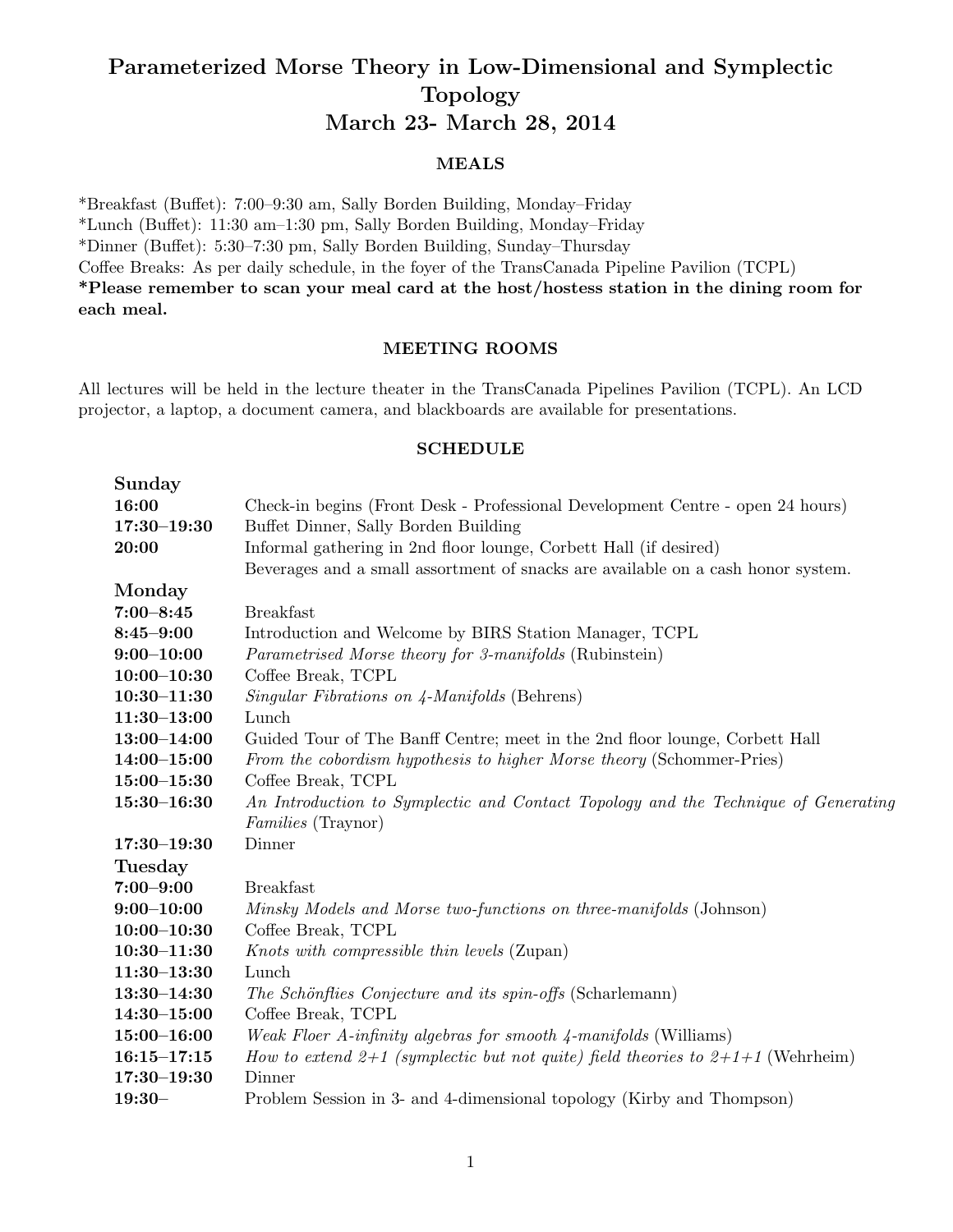| Wednesday            |                                                                                            |  |
|----------------------|--------------------------------------------------------------------------------------------|--|
| $7:00 - 9:00$        | <b>Breakfast</b>                                                                           |  |
| $9:00 - 10:00$       | Computations with topological defects (Vicary)                                             |  |
| $10:00 - 10:30$      | Coffee Break, TCPL                                                                         |  |
| $10:30 - 11:30$      | Three-dimensional bordism representations via generators and relations (Bartlett)          |  |
| $11:30 - 13:30$      | Lunch                                                                                      |  |
|                      | Free Afternoon                                                                             |  |
| $17:30 - 19:30$      | Dinner                                                                                     |  |
| $19:30-$             | Problem Session in quantum field theory (Melvin and Teichner)                              |  |
| Thursday             |                                                                                            |  |
| $7:00 - 9:00$        | <b>Breakfast</b>                                                                           |  |
| $9:00 - 10:00$       | Families of Legendrian Submanifolds via Generating Families (Sabloff)                      |  |
| $10:00 - 10:30$      | Coffee Break, TCPL                                                                         |  |
| $10:30 - 11:30$      | All manifolds are contact except those which are obviously not (Eliashberg)                |  |
| $11:30 - 13:30$      | Lunch                                                                                      |  |
| $13:30 - 14:30$      | A combinatorial differential graded algebra for Legendrian knots from generating families  |  |
|                      | (Henry)                                                                                    |  |
| $14:30 - 15:00$      | Coffee Break, TCPL                                                                         |  |
| $15:00 - 15:30$      | Group Photo; meet in foyer of TCPL (photograph will be taken outdoors so a jacket          |  |
|                      | might be required).                                                                        |  |
| $15:30 - 16:30$      | Cellular computation of Legendrian contact homology and generating families (Ruther-       |  |
|                      | ford)                                                                                      |  |
| $17:30 - 19:30$      | Dinner                                                                                     |  |
| $19:30-$             | Problem Session in symplectic and contact geometry (Bourgeois)                             |  |
| Friday               |                                                                                            |  |
| $7:00 - 9:00$        | <b>Breakfast</b>                                                                           |  |
| $9:00 - 10:00$       | Triangulating 4-manifolds and a table of knots in homotopy $\frac{1}{2}$ -spheres (Budney) |  |
| $10:00 - 10:30$      | Coffee Break, TCPL                                                                         |  |
| $10:30 - 11:30$      | <b>TBD</b>                                                                                 |  |
| $11:30 - 13:30$      | Lunch                                                                                      |  |
| Checkout by 12 noon. |                                                                                            |  |

\*\* 5-day workshop participants are welcome to use BIRS facilities (BIRS Coffee Lounge, TCPL and Reading Room) until 3 pm on Friday, although participants are still required to checkout of the guest rooms by 12 noon. \*\*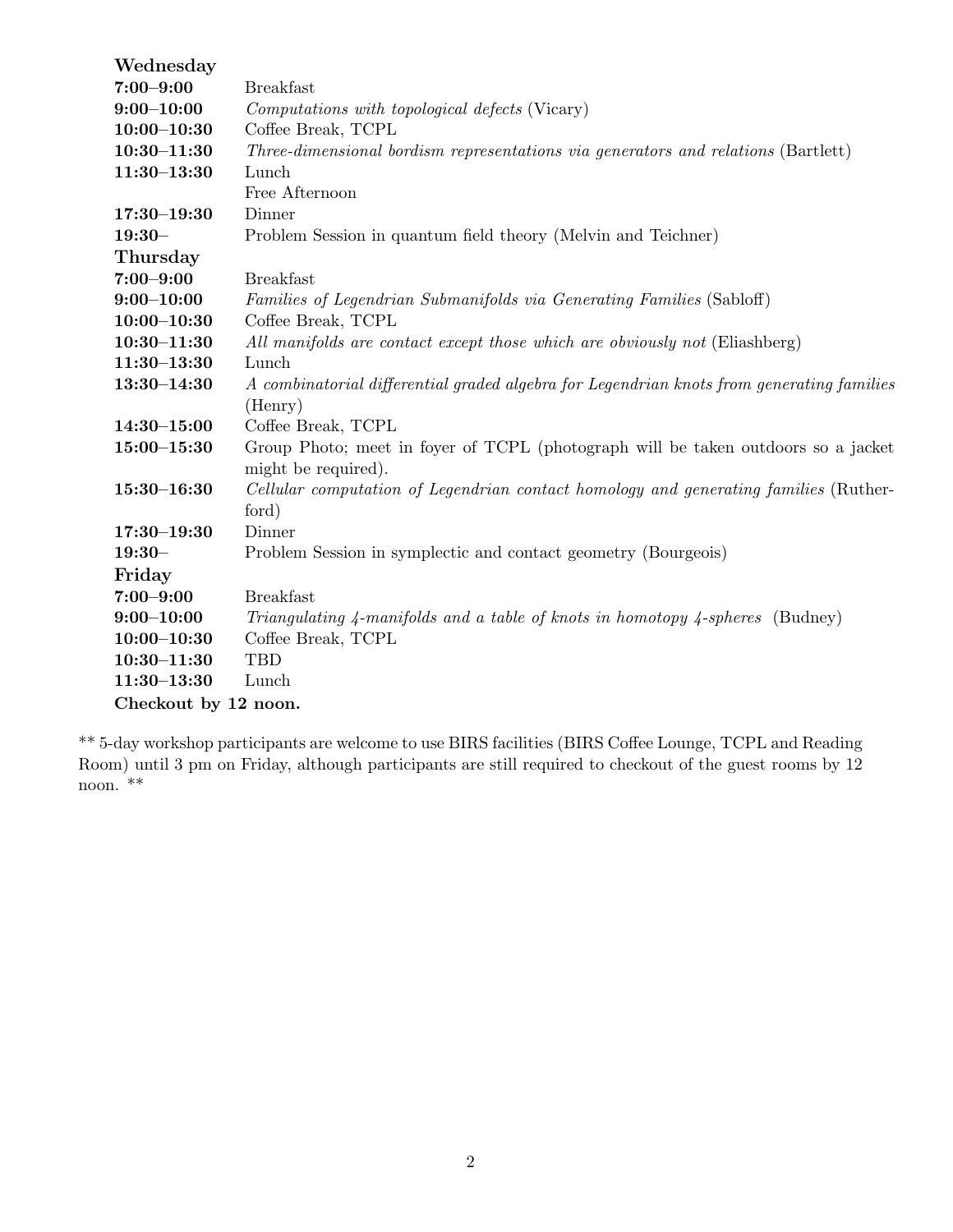# Parameterized Morse Theory in Low-Dimensional and Symplectic Topology March 23- March 28, 2014

# ABSTRACTS (in alphabetic order by speaker surname)

### Speaker: Bruce Bartlett

### Title: *Three-dimensional bordism representations via generators and relations*

Abstract: The three-dimensional oriented bordism bicategory has closed 1-manifolds as objects, 2-dimensional cobordisms as 1-morphisms, and diffeomorphism classes of 3-dimensional cobordisms as 2-morphisms. We use higher Morse theory to find a simple generators-and-relations presentation of it. Dropping a certain relation leads to a "signature" central extension of the oriented bordism bicategory. The presentation allows for an elementary proof that a representation of this bicategory (i.e. a "123 TQFT") corresponds in a 2-1 fashion to a modular category, which must be anomaly-free in the oriented case. J/w Chris Douglas, Chris Schommer-Pries, Jamie Vicary.

### Speaker: Stefan Behrens

### Title: *Singular Fibrations on 4-Manifolds*

Abstract: The last 15 years of 4-manifold theory have seen a revival of the study of smooth maps to surfaces. While this subject had already enjoyed popularity in the third quarter of the 20th century, the current developments were motivated by work of Donaldson and Gompf on symplectic 4-manifolds and Lefschetz pencils as well as Taubes's work on the Seiberg-Witten invariants of near-symplectic 4-manifolds. In this talk I will begin with a brief historical overview and then go on to describe the basic structure of generic maps from 4-manifolds to surfaces and 1-parameter families thereof. I will point out relations to 3- and 4-dimensional Morse theory and the theory of (broken) Lefschetz fibrations. Finally, I will describe how this "surface valued Morse theory" leads to pictorial descriptions of 4-manifolds in terms of curve configurations on surfaces. If time permits, I will discuss some (potential) applications and open problems.

### Speaker: Ryan Budney

### Title: *Triangulating 4-manifolds and a table of knots in homotopy 4-spheres.*

Abstract: I will update the group on an ongoing project which creates a census of triangulated smooth 4-manifolds. The ultimate goal of the project is to see how computationally useful triangulations of 4 manifolds can be, as compared to with 3-manifold theory. The table of knot exteriors in homotopy 4-spheres is nearing completion, this has included the discovery of a new 2-knot type.

### Speaker: Yasha Eliashberg

Title: *All manifolds are contact except those which are obviously not.*

### Speaker: M. Brad Henry

### Title: *A combinatorial differential graded algebra for Legendrian knots from generating families*

Abstract: We outline recent work that assigns a differential graded algebra (DGA) to a Legendrian knot in the standard contact structure on  $\mathbb{R}^3$ . The definition of the DGA is motivated by considering Morsetheoretic data from a generating family. A generating family  $f_x$  for a Legendrian knot is a 1-parameter family of functions whose Cerf diagram is a projection of the knot. Generating family homology is a useful invariant of Legendrian knots extracted from the generating family. The new DGA is defined combinatorially using the Cerf diagram and handleslide data from *fx*. Although defined combinatorially, the differential of the DGA is geometrically motivated by a conjectured extension of generating family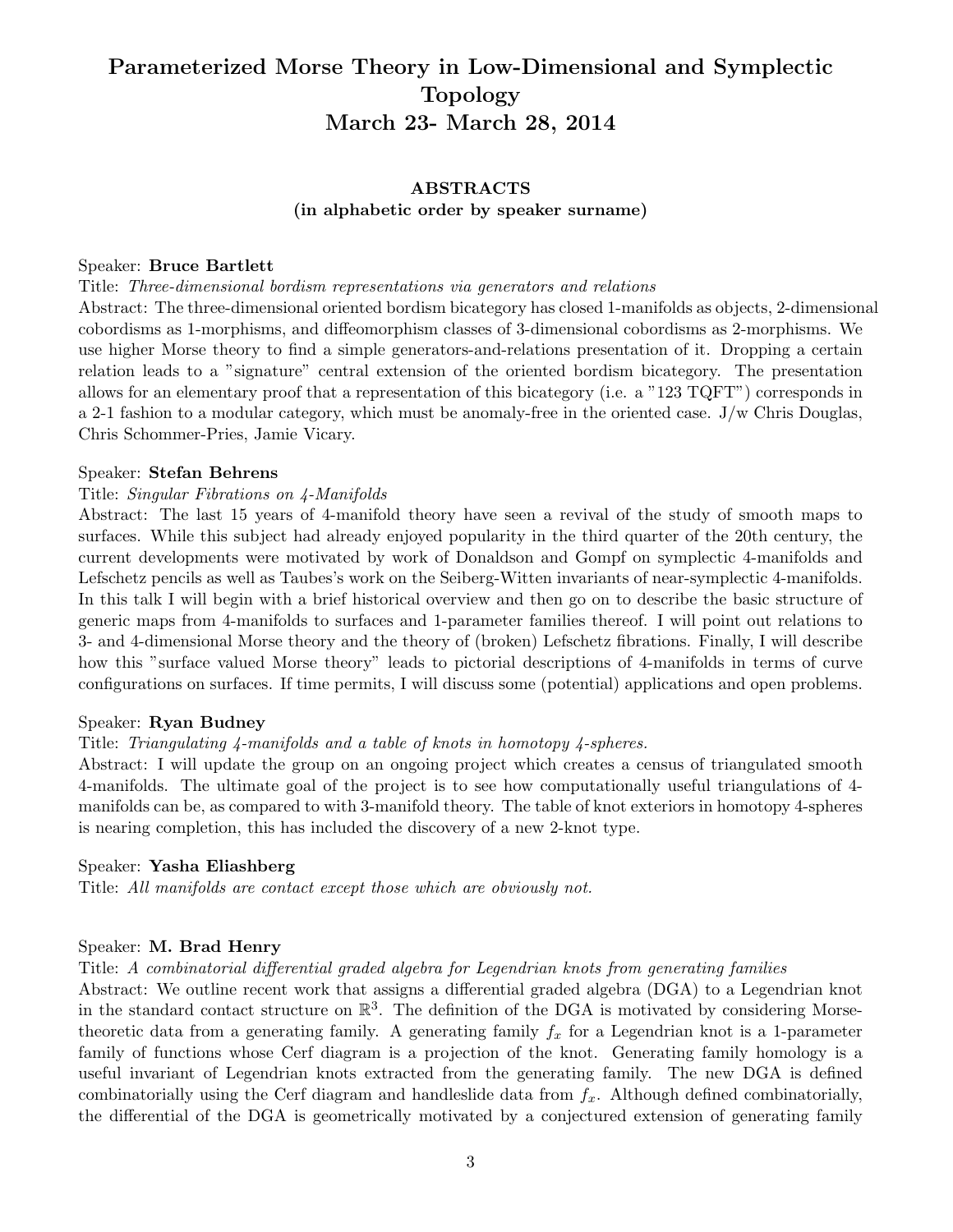homology using gradient flow trees. We will discuss this motivation and how it informs the combinatorial definition of the DGA, and relate the new DGA to the Chekanov-Eliashberg DGA. This work is joint with Dan Rutherford (University of Arkansas).

#### Speaker: Jesse Johnson

### Title: *Minsky Models and Morse two-functions on three-manifolds*

Abstract: Morse two-functions have recently become popular in three-dimensional topology via the closely related of a (Rubinstein-Scharlemann) graphic. In this talk, I will describe how a Morse two-function on a three-dimensional manifold encodes topological and geometric information about the three-manifold via a combinatorial structure called a Minsky model.

#### Speaker: Daniel Rutherford

### Title: *Cellular computation of Legendrian contact homology and generating families*

Abstract: This is joint work with Mike Sullivan. We consider a Legendrian surface,  $L$ , in  $\mathbb{R}^5$  (or more generally in the 1-jet space of a surface). Such a Legendrian, *L*, can be conveniently presented via its front projection which is a surface in  $\mathbb{R}^3$  that is immersed except for certain standard singularities.

We associate a differential graded algebra  $(DGA)$  to  $L$  by starting with a cellular decomposition of the base projection (to  $\mathbb{R}^2$ ) of L that contains the projection of the singular set of L in its 1-skeleton. A collection of generators is associated to each cell, and the differential is determined in a formulaic manner by the nature of the singular set above the boundary of a cell. Our motivation is to give a cellular computation of the Legendrian contact homology DGA of *L*. In this setting, the construction of Legendrian contact homology was carried out by Etnyre-Ekholm-Sullvan with the differential defined by counting holomorphic disks in  $\mathbb{C}^2$  with boundary on the Lagrangian projection of L. In work in progress, we hope to establish equivalence of our DGA with LCH using work of Ekholm on gradient flow trees.

As an application we discuss connections between the cellular DGA and generating families. Here, augmentations arise from Morse complexes and bifurcation data appearing in 2-parameter families of functions.

#### Speaker: Hyam Rubinstein

#### Title: *Parametrised Morse theory for 3-manifolds*

Abstract: The first part of the talk will be a quick survey on the homotopy type of the group of Diffeomorphisms of a 3-manifold. Pioneering work was done by Hatcher and Ivanov in the late 70s and early 80s, computing this for Haken 3-manifolds and famously the Smale conjecture. Following Thurston, the natural question is whether Diff is homotopy equivalent to the group of isometries, for geometric 3-manifolds. Gabai showed this is true in the hyperbolic case. McCullough and others studied Seifert fibred spaces and many spherical classes of examples.

In the second part, I will talk about Heegaard splittings, a natural view of Morse theory for 3-manifolds. Casson-Gordon in the mid 1980s introduced a key idea of strong irreducibility and this was extended by Scharlemann-Thompson to telescoping. There have subsequently been many developments, including classification of splittings for all 7 non hyperbolic geometries of Thurston. Comparing splittings was introduced by Scharlemann and I, and distance of splittings by Hempel. If time permits the relationship with hyperbolic geometry will be sketched.

### Speaker: Josh Sabloff

#### Title: *Families of Legendrian Submanifolds via Generating Families*

Abstract: I will introduce a framework to investigate families of Legendrian submanifolds using generating family homology through an application of the families theory to the analysis of a loop of Legendrian n-spheres in the standard contact space that is contractible in the smooth, but not Legendrian, category; this is joint work with Mike Sullivan. The computation of generating family homology necessary for the application comes from joint work with on Lagrangian cobordisms withFrederic Bourgeois and Lisa Traynor.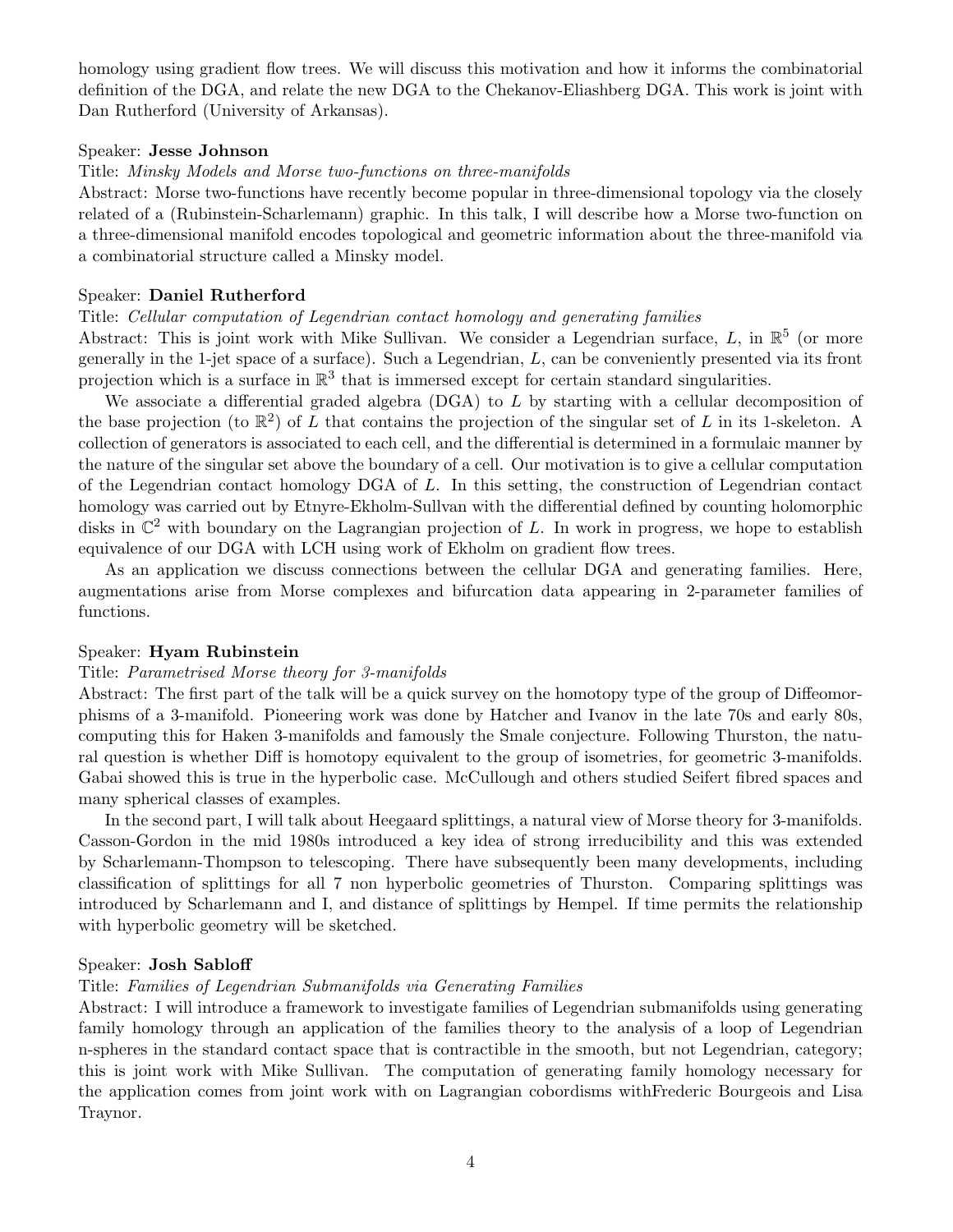# Speaker: Martin Scharlemann

# Title: *The Schönflies Conjecture and its spin-offs*

Abstract: We briefly review the resolution of the Schnflies Conjecture in all dimensions other than four, discuss why the remaining conjecture is important, and the classic approach to its resolution. This approach has spawned much beautifully pictorial mathematics, without actually succeeding. An underlying theme is that, although the conjecture has not yet been settled, it interlocks with and has inspired much interesting topology in dimensions three and four.

# Speaker: Chris Schommer-Pries

# Title: *From the cobordism hypothesis to higher Morse theory*

Abstract: This talk will survey some recent developments in our understanding of extended topological field theories and their classification. This includes the cobordism hypothesis and related results. In the course of this talk we hope to make clear the role of higher Morse theory in this story.

# Speaker: Lisa Traynor

# Title: *An Introduction to Symplectic and Contact Topology and the Technique of Generating Families*

Abstract: I will give a brief introduction to some of the major objects in symplectic and contact topology: symplect and contact manifolds, Lagrangian and Legendrian submanifolds, and symplectic and contact diffeomorphisms. Then I will describe the technique of generating families: this is a way to encode a Lagrangian or Legendrian submanifold by a parameterized family of functions. Morse-theoretic constructions then lead to generating family (co)homology groups for a Legendrian submanifold and wrapped generating family (co)homology groups for a Lagrangian cobordism. I will also describe how from a Lagrangian cobordism with a generating family, one obtains a cobordism map that satisfies some of the typical properties of a TQFT.

# Speaker: Jamie Vicary

# Title: *Computations with topological defects*

Abstract: I will show how some fundamental computational processes, including encrypted communication and quantum teleportation, can be defined in terms of the higher representation theory of defects between 2d topological cobordisms, giving insight into fundamental questions in classical and quantum computation. No knowledge of computer science will be required to understand this talk.

# Speaker: Katrin Wehrheim

# Title: *How to extend 2+1 (symplectic but not quite) field theories to 2+1+1*

Abstract: In previous work with Chris Woodward, we gave constructions of 2+1 NQFT's (not quite field theories) via dimensionally reduced gauge theories and the symplectic 2-category. More precisely, these are functors from the category of connected 2+1 bordisms to Symp, composed with a natural functor from Symp to Cat. Using Morse 2-functions on 4-manifolds, I will explain that/how such theories naturally extend to  $2+1+1$  NQFT's under a single nontrivial axiom. And I hope to find help for translating this into the more algebraic TFT language during the workshop.

# Speaker: Jonathan Williams

# Title: *Weak Floer A-infinity algebras for smooth 4-manifolds*

Abstract: I will talk about how to apply constructions of Lipshitz and Akaho-Joyce to a certain class of maps from 4-manifolds to the 2-sphere to yield possibly new diffeomorphism invariants for general smooth, closed oriented 4-manifolds, and discuss future directions.

# Speaker: Alexander Zupan

# Title: *Knots with compressible thin levels*

Abstract:Thin positions theories have played a prominent role in 3-manifold topology over the last several decades, beginning with Gabai's definition of thin position for knots in the 3-sphere and proceeding up to